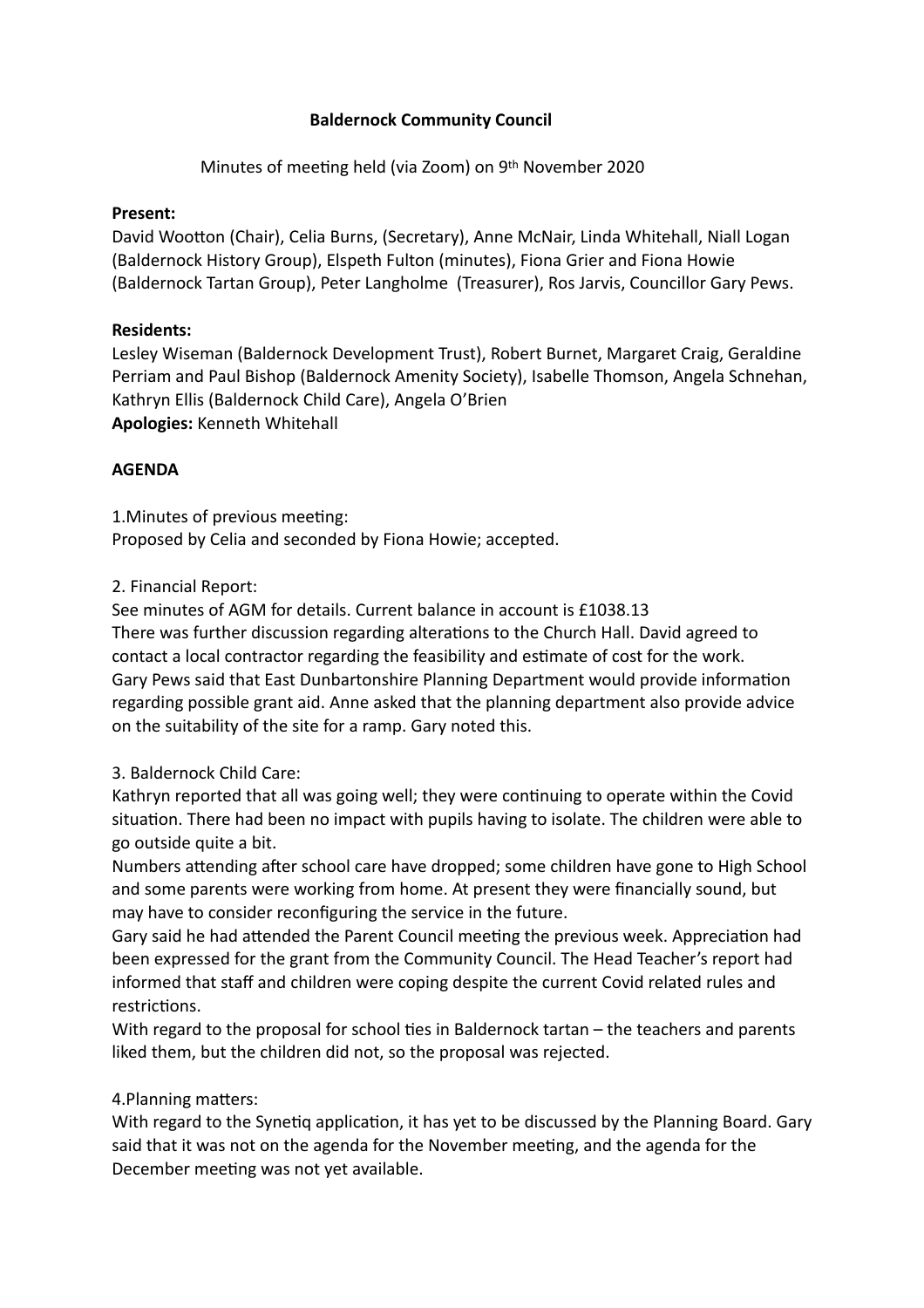Celia said that Scottish Water and SEPA had replied to correspondence from the Community Council. Scottish Water did not object to the application, and informed that they no longer store chlorine at the Balmore site.

There had been 52 comments and 50 objections to the Council in relation to the application. There has been no response from the Traffic Commissioner.

Angela O' Brien raised an issue about a strong smell of burning in Balmore; Linda Whitehall said she had also smelt it.

Paul Bishop and Geraldine Perriam reported on the proposed Dougalston development. The Council had decided against rezoning the area.

An e-mail from the Planning Department had said that people should be sure to make representations in support of the decision, and to make their views known regarding the local development plan – LDP2. Although there had been hundreds of e-mails objecting to the Dougalston development, it was necessary to comment afresh and specifically in support of the Council's decision. Gary Pews reiterated this.

Anne said that the Community Council needs to comment on the local development plan, including the additional planning applications.

Comments are required, using the online form, by 15th January 2021.

Margaret Craig said that Love Dougalston had been collecting responses. Paul said he would contact them to advise them to make further responses.

Paul and Geraldine said that there was a need to get people together to coordinate responses; Celia said that she would include this in the Newsletter.

Fiona said that the local development plan included the recommendation that developments needed to be near accessible transport. A resident in Robinsfield was working on road improvement and active travel. There has been discussion about applying for a grant for a feasibility study with regard to a 'loop' round the area for walking and cycling.

# 5.Roads:

Celia spoke about the recent closure of Balmore Road by the police, as part of their investigation following the discovery of a seriously injured young man. Some people had written to the police, as the closure of the road had meant that there was no through route for emergency vehicles. Linda said that the school bus could not get to the school, and parents who had gone to collect their children were stuck in traffic jams.

Linda said that the police did deal with the problems, but it was always the case that there was a lack of awareness of local road conditions.

Paul said that he thought that the Roads Department had accepted that the back roads were not a suitable alternative route when Balmore Road was closed. They were now trying to get signs at Baldernock Church and other points advising of the unsuitability of the narrow back roads.

# 6. Correspondence:

Celia reported that there were four items:

- A letter from Anne McCurdy advising of a forthcoming planning application for a glamping business
- Information from EDC regarding a survey on the economic impact of Coved 19.
- A letter from Scottish Water informing that it does not have an objection to the Synetiq application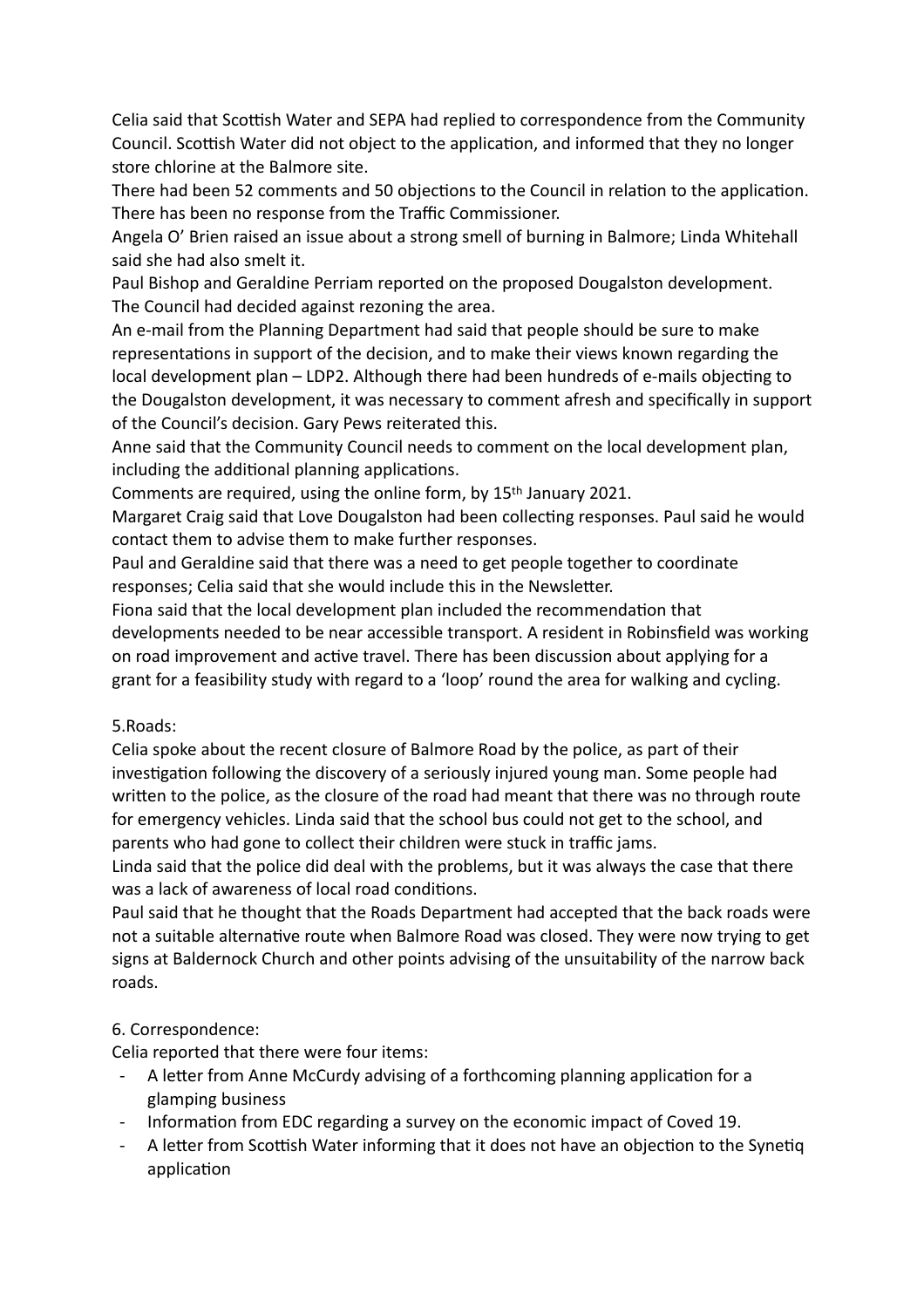- Expression of thanks from the school for the grant from the Community Council.

7.Broadband

Lesley Wiseman said that broadband had been promised for every house in Baldernock. Word from Open Reach was due shortly. Vouchers from Westminster Rural or the Scottish Government can be used.

The representative from the R100 programme is correcting incorrect information recorded for Baldernock.

David thanked Lesley for all her work on this issue.

8. Church Hall's use as Polling Station:

Celia reported that the Church's Session Clerk was happy for the Community Council to obtain an estimate for work related to enabling access for disabled people.

9. Baldernock Amenity society: See under planning matters.

# 10. Baldernock Tartan:

Fiona Howie said that they were waiting for colours to be finalised, and a sample should be ready shortly. Products for sale would be scarves and brushed lambswool throws. It was difficult to know how many to order and to get the balance between demand and supply right, given they did not have anything to show people. Gary informed that the Lib Dem Newsletter had featured the tartan.

11. Primary School: See under Baldernock Child Care.

12. Local Newsletter:

Celia asked if there were any comments on the Newsletter.

Comments were favourable; it was felt to be informative, although there were questions about how widely it was distributed as there still seemed to be many people unaware of what was going on in the community.

Further comments to be sent to Celia.

# 13. Baldernock Covid Response

It was noted that the Newsletter provided information on assistance available – for example volunteers to do shopping and collect prescriptions.

14. Clarification re Baldernock Community Council, Amenity Society and Community Development Trust

There was discussion about general understanding of the functions of the three bodies. The Community Council is a statutory body, with functions laid down by the Scottish Government. Baldernock Amenity Society focusses on local issues – currently the proposed development at Dougalston. It waxes and wanes dependant on the issues current at the time. The Development Trust is a charity, the focus of which is on improving facilities in the area.

It was felt there needed to be a specific meeting to discuss possible overlap.